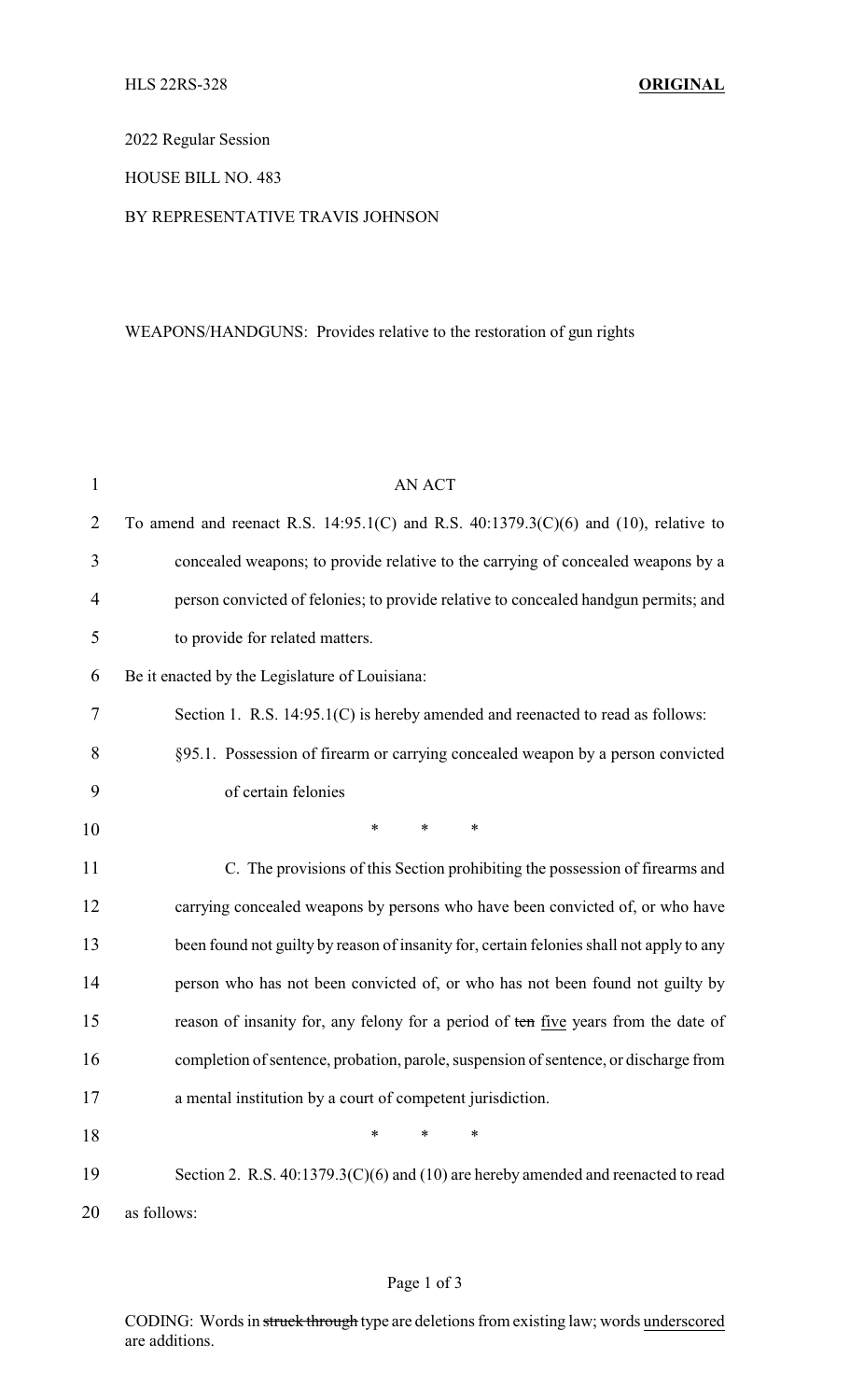|             |  |  |  |  | §1379.3. Statewide permits for concealed handguns; application procedures; |
|-------------|--|--|--|--|----------------------------------------------------------------------------|
| definitions |  |  |  |  |                                                                            |

C. To qualify for a concealed handgun permit, a Louisiana resident shall:

| 5 <sup>5</sup> | $*$ $*$ $*$ |  |
|----------------|-------------|--|
|                |             |  |

\* \* \*

 (6) Not be ineligible to possess a firearm by virtue of having been convicted of a felony. A conviction for a felony offense which has been expunged prior to August 1, 2014, pursuant to the provisions of R.S. 44:9 or on or after August 1, 2014, pursuant to Title XXXIV of the Code of Criminal Procedure shall not be considered 10 a conviction for the purposes of this Paragraph if ten five years have elapsed since the completion of the resident's probation, parole, or suspended sentence. However, the provisions of this Paragraph shall not apply to a conviction for a crime of violence as defined in R.S. 14:2(B) even if that conviction has been expunged. A conviction for which a person has been pardoned by the governor shall not be considered a conviction for purposes of this Paragraph, unless that pardon expressly provides that the person may not ship, transport, possess, or receive firearms.

\* \* \*

18 (10) Not have been convicted of, have entered a plea of guilty or nolo contendere to, or not be charged under indictment or a bill of information for any crime of violence or any crime punishable by imprisonment for a term of one year or greater. However, a person who has been convicted of a violation of 18 U.S.C. 22 491(a) shall be permitted to qualify for a concealed handgun permit if fifteen or more years has elapsed between the date of application and the successful completion or service of any sentence, deferred adjudication, or period of probation or parole. A conviction for a felony offense which has been expunged prior to August 1, 2014, pursuant to the provisions of R.S. 44:9 or on or after August 1, 2014, pursuant to Title XXXIV of the Code of Criminal Procedure shall not be considered a conviction 28 for the purposes of this Paragraph if ten five years have elapsed since the completion of the resident's probation, parole, or suspended sentence. However, the provisions

CODING: Words in struck through type are deletions from existing law; words underscored are additions.